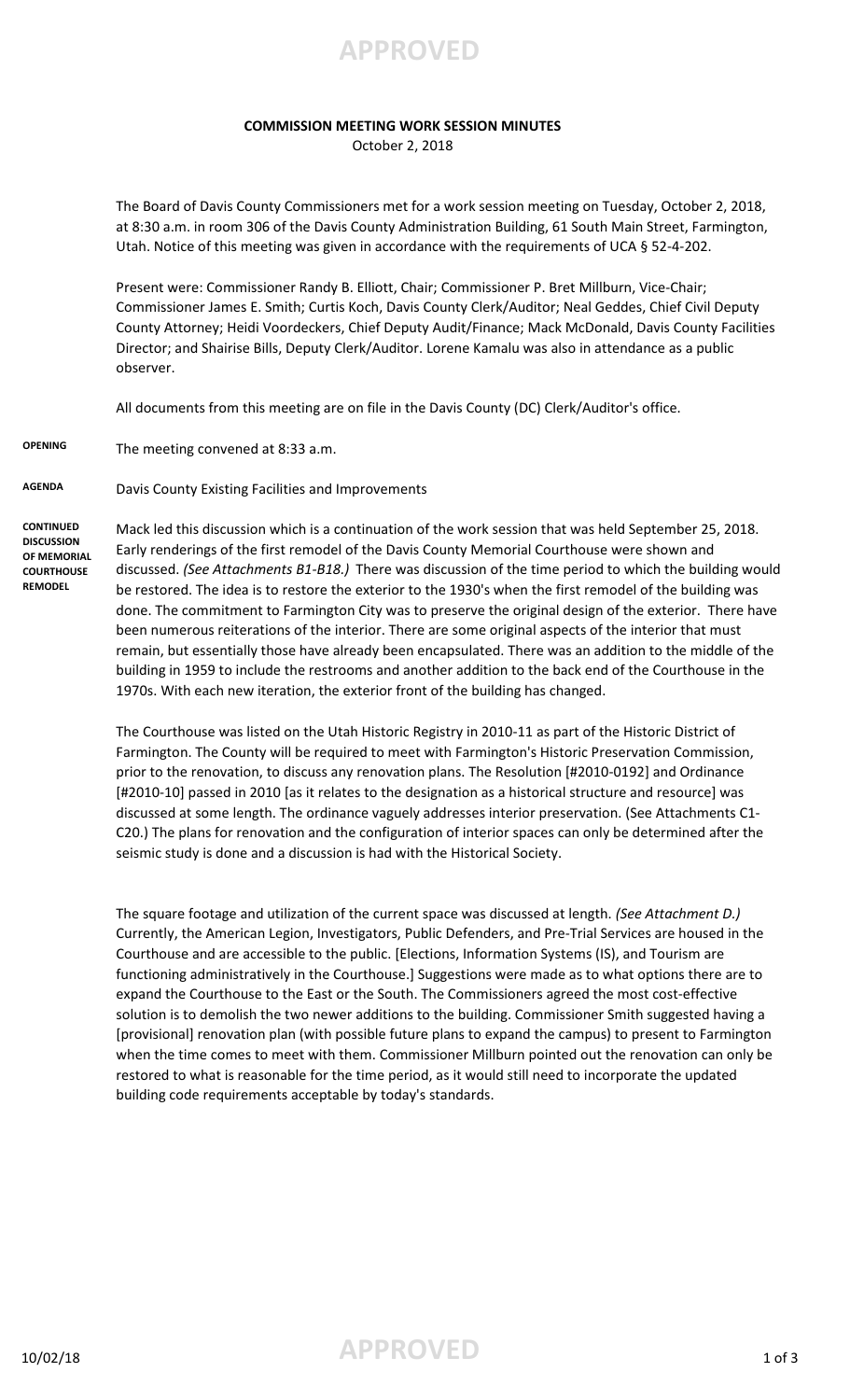## **APPROVED**

## **NEXT STEPS** Commissioner Smith asked, "What decision do you need from us today?" Mack's response was he would like the okay to get the architect on board and begin the process of meeting with the historic committee of Farmington City. Mack also asked whether demolition should start due to the imminent HVAC issues [This would require the relocation of all the departments currently housed in the Courthouse.] There was a brief discussion of where they could be moved to. Current lease rates of possible relocations were shown. *(See Attachment D.)* Commissioner Millburn suggested putting out a Request for Proposal (RFP) and identifying the scope to move forward.

**DMV DISCUSSION** Mack asked if discussions with the state, of potential relocation of the Division of Motor Vehicles (DMV), should continue. The Tax Commission is agreeable to the relocation; however, it would need to be bonded or loaned. The Driver's License Division and Highway Patrol (Public Safety) will move to a new building and possibly the DMV would relocate to the new building as well, in order to house all those state services in one building.

> The DMV currently occupies 5,687 square feet and they would like 7,200 square feet. The projected cost per square foot is \$300. The cost at the current size would be \$1.7 million, and the increased square footage would cost \$ 2.1 million (possibly as high as \$3 million due to volatile construction costs). There was a question about going to the state legislature to ask for the money. Mack indicated they could, but they were trying to short-cut the process.

\$1.3 million was expended by the County with the idea that the County would recoup it in lease payments for the current DMV building through 2027. *(See Attachment E.)* Curtis said, "If they want to cut us a check for the \$1.3 million, we are in good shape." Mack also suggested the State could give the County a discount of \$1.3 million on one of the adjacent properties to make it a contiguous ownership of land for

The Utah Department of Transportation (UDOT) owns the property where the Highway Patrol is currently stationed in Farmington. They are waiting for a Deed of Trust to transfer the property over to Public Safety. The map of the property was shown. *(See Attachments F1-F2.* ) The next step will be to continue to explore the County's options for this land. There was some discussion of the future site of the DMV and the [study's evaluation of the Overall/Phasing Plan to update the existing Legacy Center]future possibilities at Legacy Events Center to create rugby facilities.*(See Attachments G1-G3.)*

 Commissioner Millburn instructed Mack to continue to have discussions with the state. In the meantime, Commissioner Millburn said he was working on the Legislative piece of it. Mack said there are no commitments being made to the state. He also said [Facilities] are not putting any money into DMV. They have made some [Americans with Disabilities Act] (ADA) and landscaping requests. The building is not deteriorating, just being maintained in its current state with a Band-Aid approach.

**MEETING ADJOURNED** The meeting was adjourned at 9:36 a.m.

All publicly distributed materials associated with this meeting are noted as follows:

| А.          | Agenda                                                    |
|-------------|-----------------------------------------------------------|
| B1-B18.     | Davis County Memorial Courthouse Architectural Renderings |
| $C1 - C20.$ | Resolution #2010-0192 and Ordinance #2010-10              |
| D.          | Memorial Courthouse Usage and Square Feet                 |
| Ε.          | <b>DMV Analysis</b>                                       |
| $F1-F2.$    | Davis County Property Map                                 |
| $G1-G3.$    | <b>Overall Phasing Plan</b>                               |